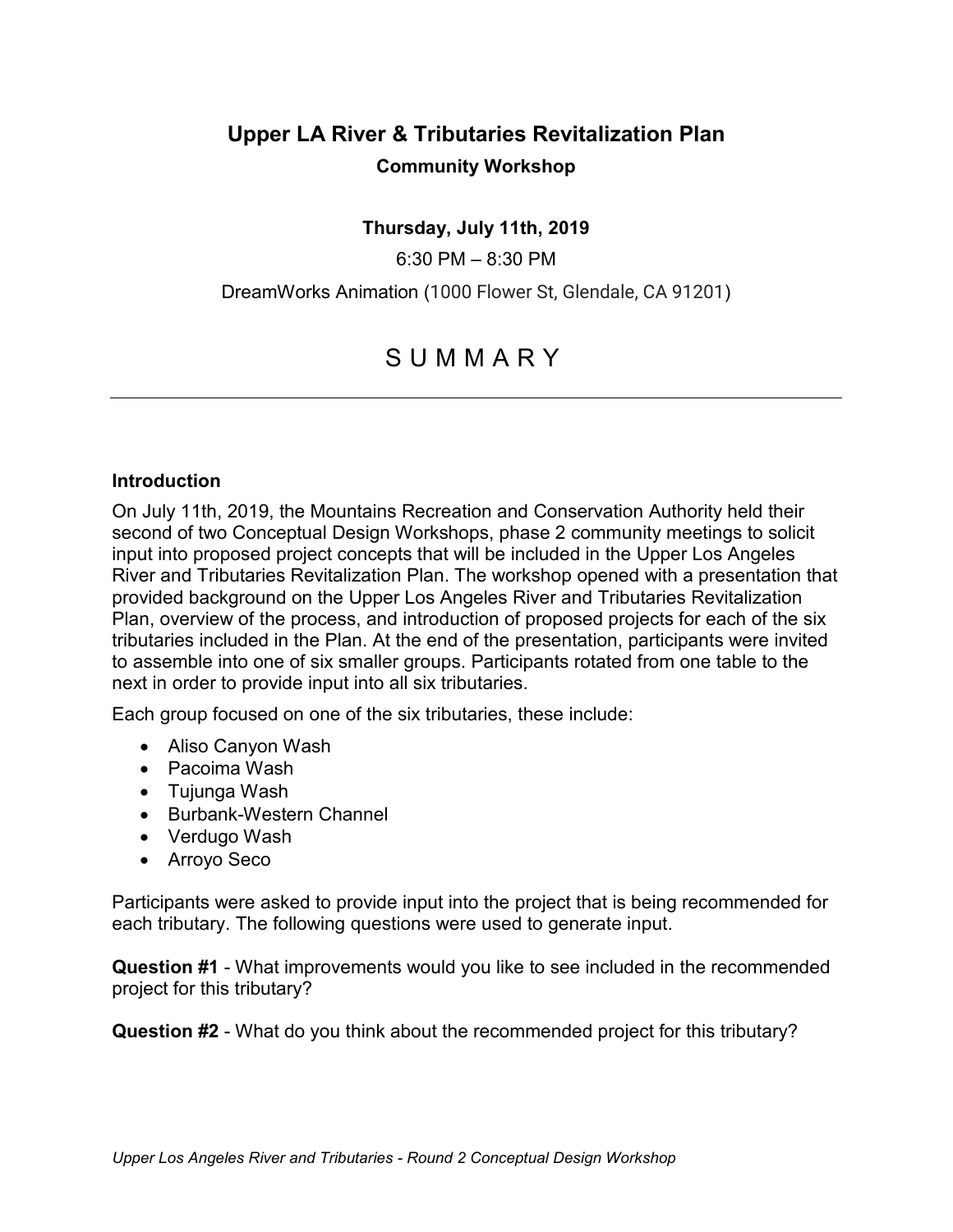Each tributary discussion area had several exhibits to inform the conversation. These included a map delineating the recommended project area and proposed project elements, tributary map with a summary of opportunity sites proposed by the Working Group and community, and a poster for gathering comments and ideas.

A set of index-card size images which represented improvements to opportunity sites were also provided to participants to inspire ideas for the types of elements they would like to see. Participants were encouraged to post these images or write their comments on the map or on the poster. A comment sheet was also provided to everyone and participants were encouraged to write down additional ideas to help guide design.

Approximately 125 community members attended, not including families and children. The following is a synopsis of the input provided on the maps, posters, and comment sheets. Images of the posters are included in the appendix.

# **Key Themes by Tributary**

The key themes for each tributary are listed below

#### *Aliso Canyon Wash*

- Create a Natural Space where people can do things
- Link the community and the tributaries
- Make it a place where the community can grow, gather, and sell

#### *Pacoima Wash*

- Ensure more natural parks and open space
- Create ways for us to move around the city safely
- Celebrate OUR community
- Create Flood Protection that is beautiful

### *Tujunga Wash*

- Make the park safer and easier to get to
- Educate people about the story of our community
- Create pockets for recreation and places for nature
- Enhance the opportunity for ecological habitat

#### *Burbank-Western Channel*

- Make Connections to other parks and schools
- Create a place where people can learn about nature and our community
- Create places to rest along the path
- Mitigate the pollution from the highway

#### *Verdugo Wash*

- Ensure design and features that create safe access
- Create areas that provide small gathering spaces
- Incorporate trails and pathways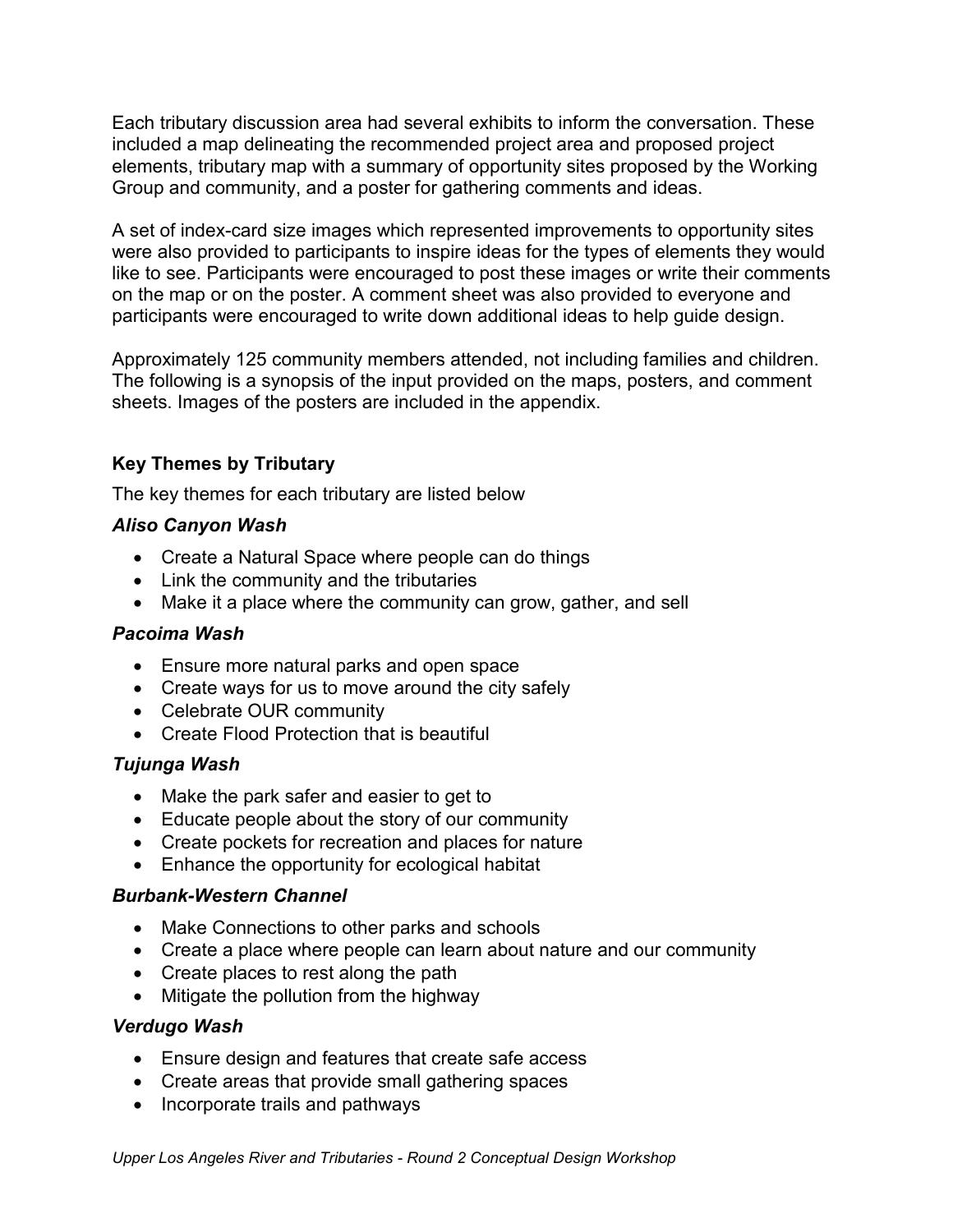#### *Arroyo Seco*

- Create more greening opportunities
- Incorporate educational components
- Include design elements that make it more inviting and safe

#### *Aliso Canyon Wash*

#### **Input from Exercise**

- Heat island planting
- Tree canopy
- Reforestation
- Native planting
- Green roofs
- Lighting
- Wayfinding
- Emergency phones
- Ecological connections
- Adventure play
- Viewing platforms
- Kiosks and restrooms
- Group exercise
- Markets
- Interactive exhibits
- Create wooded areas (more trees)
- Integrate flowering plants (California poppy)
- Integrate filtration rock and soils
- Incorporate meadows, shade trees, hills to climb, fields of grass, and flowers
- Integrate solar powered lighting
- Add larger areas for bikes and pedestrians
- Integrate restroom access throughout
- Add ramps for wheeled strollers, handicap accessibility, etc.
- Incorporate areas for education
- Add areas for entertainment and activities, venues for music, events and outdoor movies
- Conduct a flooding assessment of roads and highways within 0.5 miles
- Integrate areas for children and families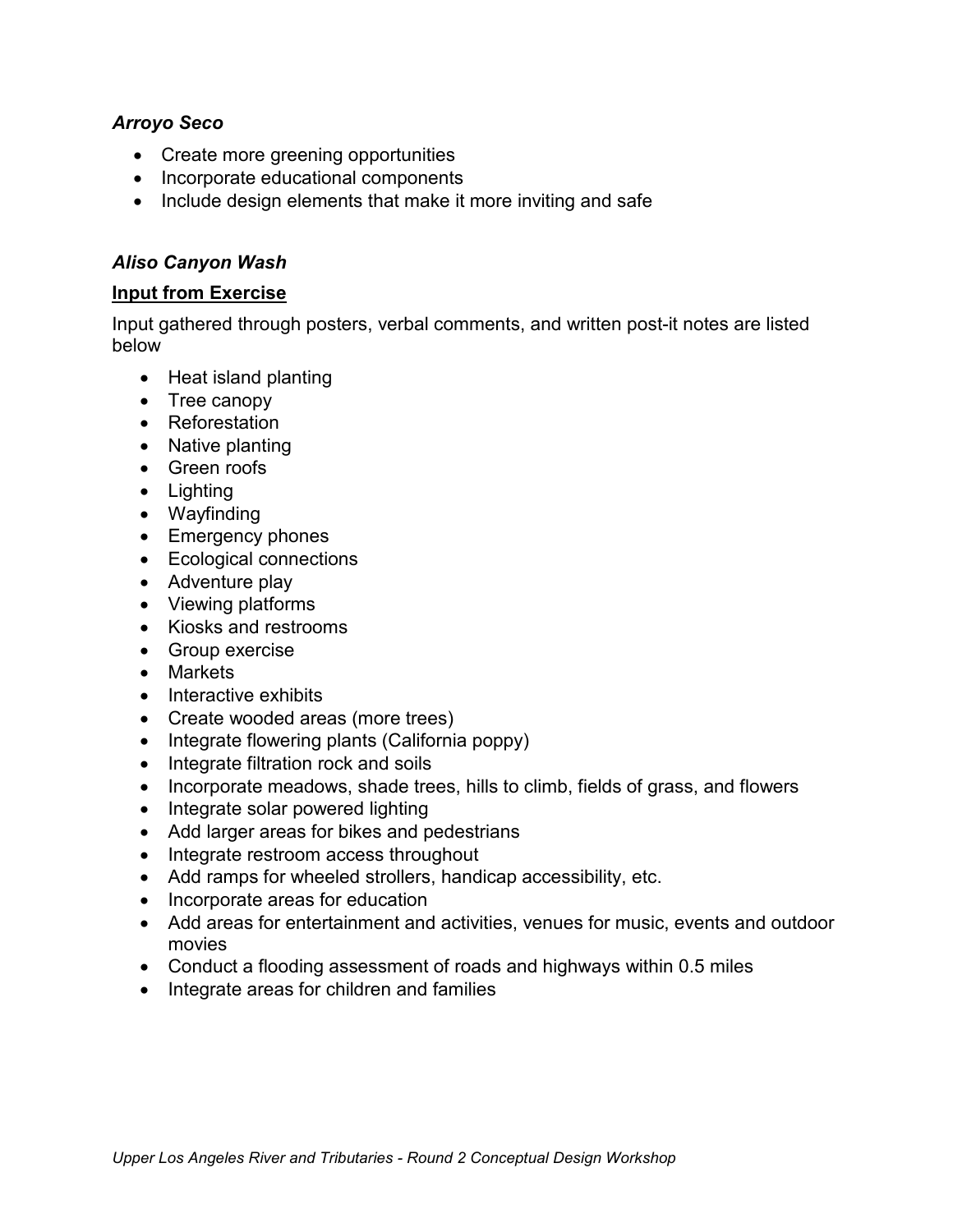1. What improvements would you like to see included in the recommended project for this tributary?

- Create connection to Metrolink stop and major transit stops wayfinding. Art along the path.
- Focus on ground water infiltration Recharge the San Fernando Aquafer!
- Climate change mitigation in every plan native trees, transit options, support biodiversity – less pavement, more dirt and trees, engage schools and libraries in rewilding in every plan
- Bird friendly lighting and native only plants and trees. Green lung area, information center that is staffed 7 days a week, permanent ecofriendly restrooms, access for orthopedically-impaired people, dog friendly
- Recreation and cultural improvements, bike path with small parks along the way being careful of displacement
- Ecosystem services included at every level. Multi-use for community members (cycling, birding, walking) Programming to connect and interpret the nature and eco design elements
- Integrate biking and walking paths along Aliso Canyon Wash
- More trees and green space for water filtration
- I believe the valley is going to become more vertical and higher density quickly. So we need to find ways to create the feeling of "shared backyards" because we won't have them anymore.
- Urban gardens, bike paths, increase shading/cooling, wildlife corridor
- Shaded trails, flood risk prevention with utilization of underground resources, connecting green spaces through walkways, bike paths with minimal disruption to connectors
- Trail through entire length considered walkways to schools and parks
- Add a pedestrian and bike trail along the entire wash, provide access from both sides, provide connections to the Metrolink Station, parks, and schools along the path.
- Consider river maintenance, green areas, maps for pedestrians
- 2. What do you think about the recommended project for this tributary?
	- Neutral. All are good.
	- It's a great idea. I feel the project should be fleshed out and more community engagement done more extensively. Where are the anti-displacement measures?
	- I like the connection to the Northridge community
	- Because this area is so heavily residential amenities which support day to day life are good. Bike paths, community and farmers gardens/markets, nice walking paths, shade.
	- I like it but we need a wildlife corridor for all the coyotes that come down from the Porter Ranch Hills
	- Requesting more green space in allocation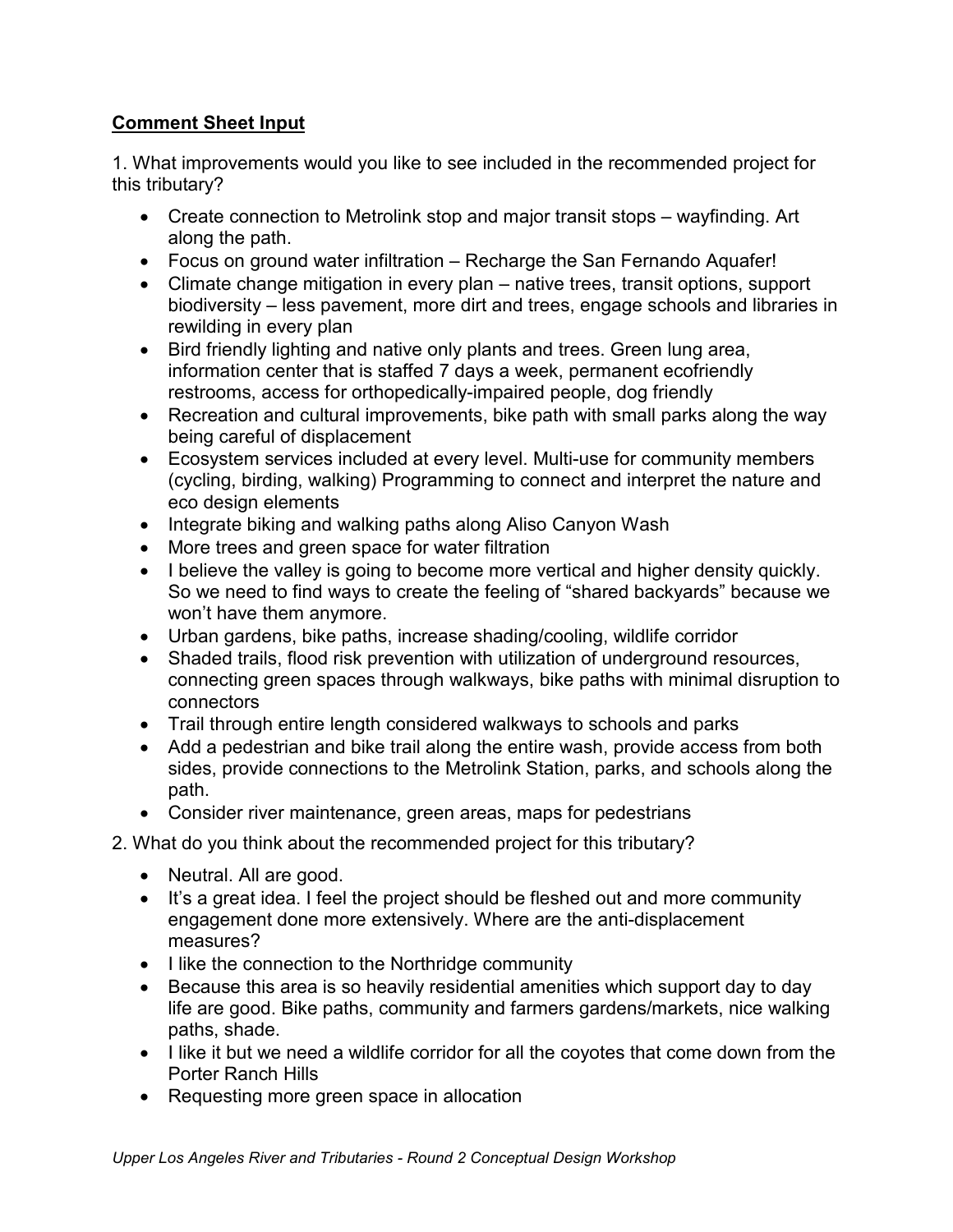• Very good, this will be good for the community

### *Pacoima Wash*

#### **Input from Exercise**

Input gathered through posters, verbal comments, and written post-it notes are listed below

- Native planting
- Border planting
- Vegetated swales
- Arboretum
- Ecological connections
- Boardwalks
- Lighting
- Trails
- Performances
- Art installations
- Bridges
- Wetlands
- Biofiltration
- Bike path
- Markets
- Consider connectivity to the Metrolink
- Enhance safety by adding lighting in the underpass for the Highway 118 and Interstate 5 intersection
- Enhance visibility and connect the project to Ritchie Valens Park

# **Comment Sheet Input**

1. What improvements would you like to see included in the recommended project for this tributary?

- Shade trees, history/archaeological cultural artifacts, gathering space
- Focus on ground water infiltration Recharge the San Fernando Aquafer!
- Climate change mitigation in every plan native trees, transit options, support biodiversity – less pavement, more dirt and trees, engage schools and libraries in rewilding in every plan
- Please connect the San Fernando High School area project to the Tataviam Native American Center by a stretch/green street, their traditional territory at 2<sup>nd</sup> and MacClay
- The Pacoima wash spreading grounds can be used as a green recreational space
- Bird friendly lighting and native only plants and trees. Green lung area, information center that is staffed 7 days a week, permanent ecofriendly restrooms, access for orthopedically-impaired people, dog friendly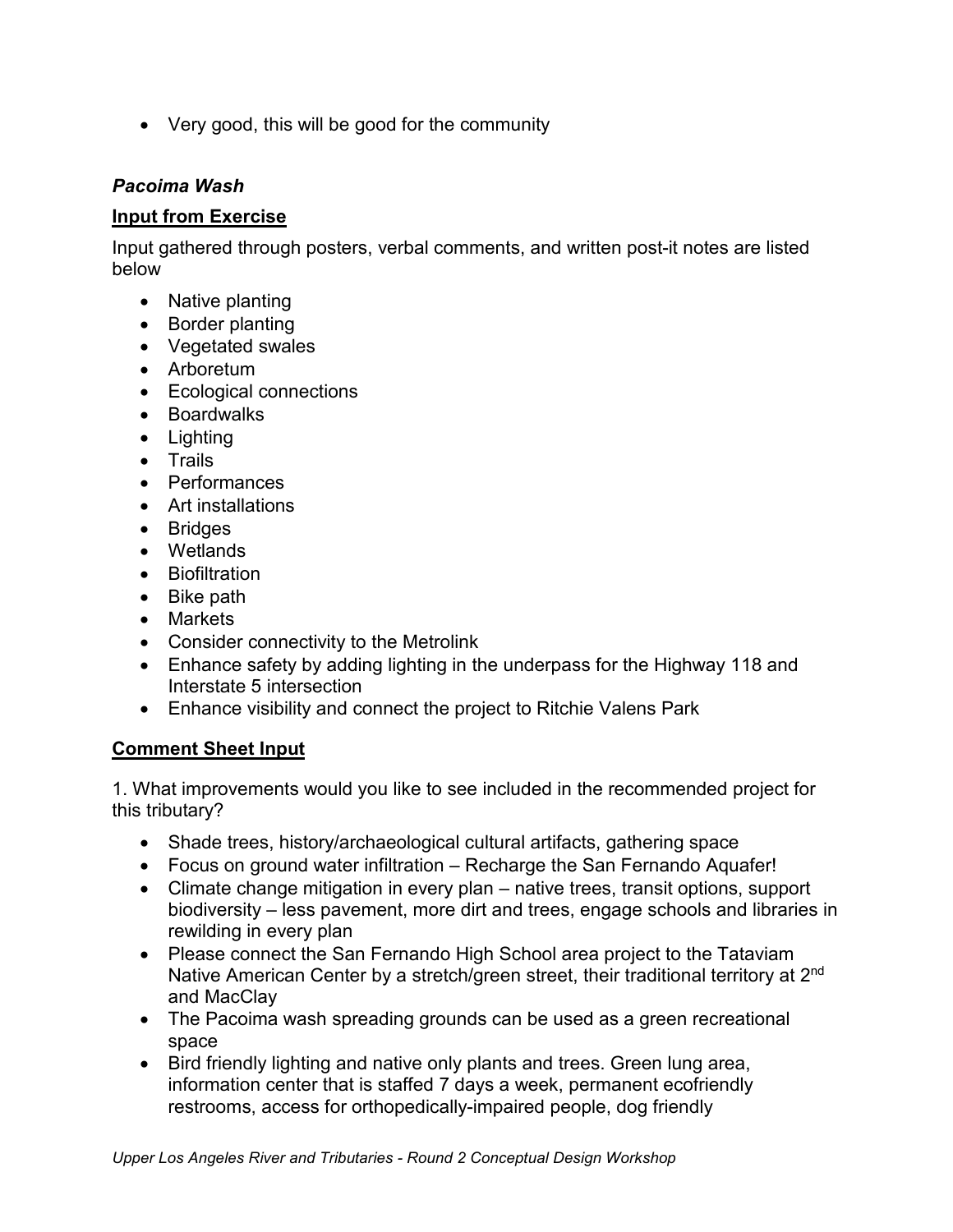- Habitat enhancement with native plants, engaging the community in restoration, also engaging the high school in stewardship and teaching them about habitat restoration
- Water infiltration, multiuse for community, biking, hiking and birding. Trees? […] in multi-languages, lighting features
- Habitat restoration and native plants in the Pacoima Wash area. Remove fencing along Pacoima Wash
- Housing is going vertical and dense we need "shared backyards" to have access to nature
- More wildlands and green space
- […] utilize space to make it a recreational area for […] and exercise
- Add a pedestrian and bike path along the entire wash
- A lot of trees, plants, flowers, security, and eco-tourism.
- Pacoima Wash H.S., Existing park and spreading ground "The Pacoima" Junction" SB 541 reg. storm water
- 2. What do you think about the recommended project for this tributary?
	- This is at the intersection of two freeways not sure it's the best choice why not just use the open space and line to the project Design Area A
	- The stretch portion of the proposed designs are great ways to link green space not community organization, please include Native American communities in your stretch consideration. Increasing surface permeability great idea!
	- I think there is a lot of potential for great community space
	- I like the idea of incorporating the high school and making all the important connections with the other two parks and spreading grounds. Is the high school on board to become an eco-school?
	- Great link between surrounding neighborhoods
	- Great!

# *Tujunga Wash*

### **Input from Exercise**

- Green Roofs
- Kiosks and Restrooms
- Ecological Connections
- Reduce concrete
- Prevent pollution
- Remove invasive species
- Replenish native fish
- Clean the water table
- Private golf course versus public land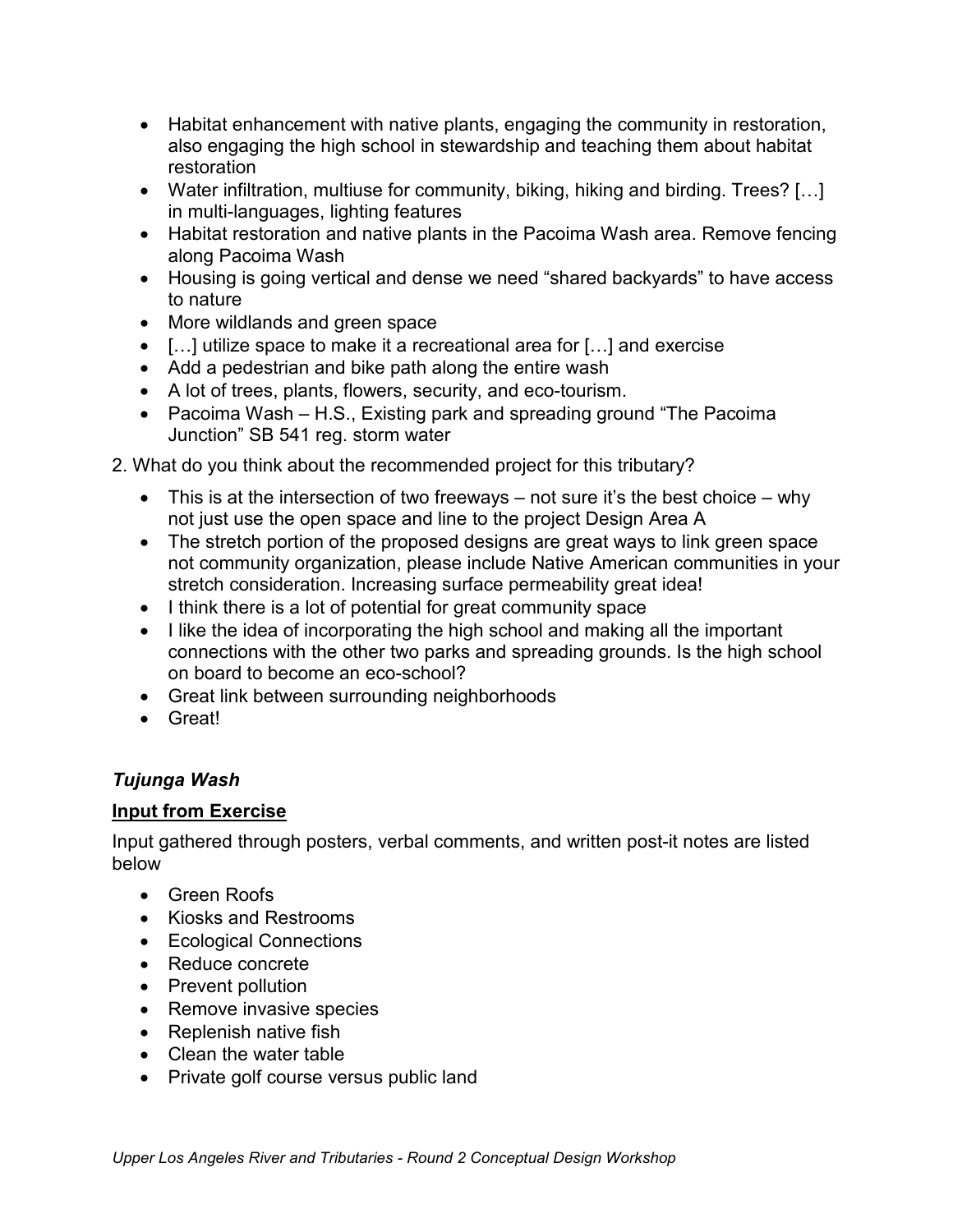- Consider the public health and safety concerns due to the homeless population in the vicinity of the project
- Expand the lake
- Consider birding opportunities
- Look at the Reno Waterway development as an example, it has high and low flow activities
- Add Native American gathering spaces
- Invest in trash cans, restrooms, and light
- Add shade

1. What improvements would you like to see included in the recommended project for

this tributary?

- Connect to upper trails into the mountains, and to the Verdugo Hills trails. Lots of trees. Local history signage.
- Climate change mitigation in every plan native trees, transit options, support biodiversity – less pavement, more dirt and trees, engage schools and libraries in rewilding in every plan
- "Tujunga" is a Tongva word please find a way to build a co-management agreement with the Tongva to manage some portion of the natural area around the Hansen Dam (Area A) or the spreading grounds below the Dam (Area B), since it is their historical territory.
- More accessible and friendly, more vegetation, tourist attraction
- Bird friendly lighting and native only plants and trees. Green lung area, information center that is staffed 7 days a week, permanent ecofriendly restrooms, access for orthopedically-impaired people, dog friendly
- Bringing students and schools out to the space, making sure we're talking to the community and people who are currently using the space to see what kind of improvements they want
- Something that will be a resource for homeless (restrooms, showers, charging stations), nature programming
- A local connection to Theodore Payne Foundation? Wildlife and nature improvements – walking, biking, hiking, wildlife viewing. Hansen Dam is huge – opportunities to connect with a body of water there
- Include emphasis in habitat, wildlife, nature, education, preservation versus vandalism and trash, beauty, respite for locals
- We need to really focus on watershed management in this area. Flooding is a big issue here so we shouldn't build things around unsafe space.
- Make sure to leave large areas accessible but wild looking redeveloped to look and feel un-developed
- Flood buffer and wildlands
- Revive amphitheater that is abandoned need for arts education, incorporate shaded trails
- Add a pedestrian and bike path along the entire wash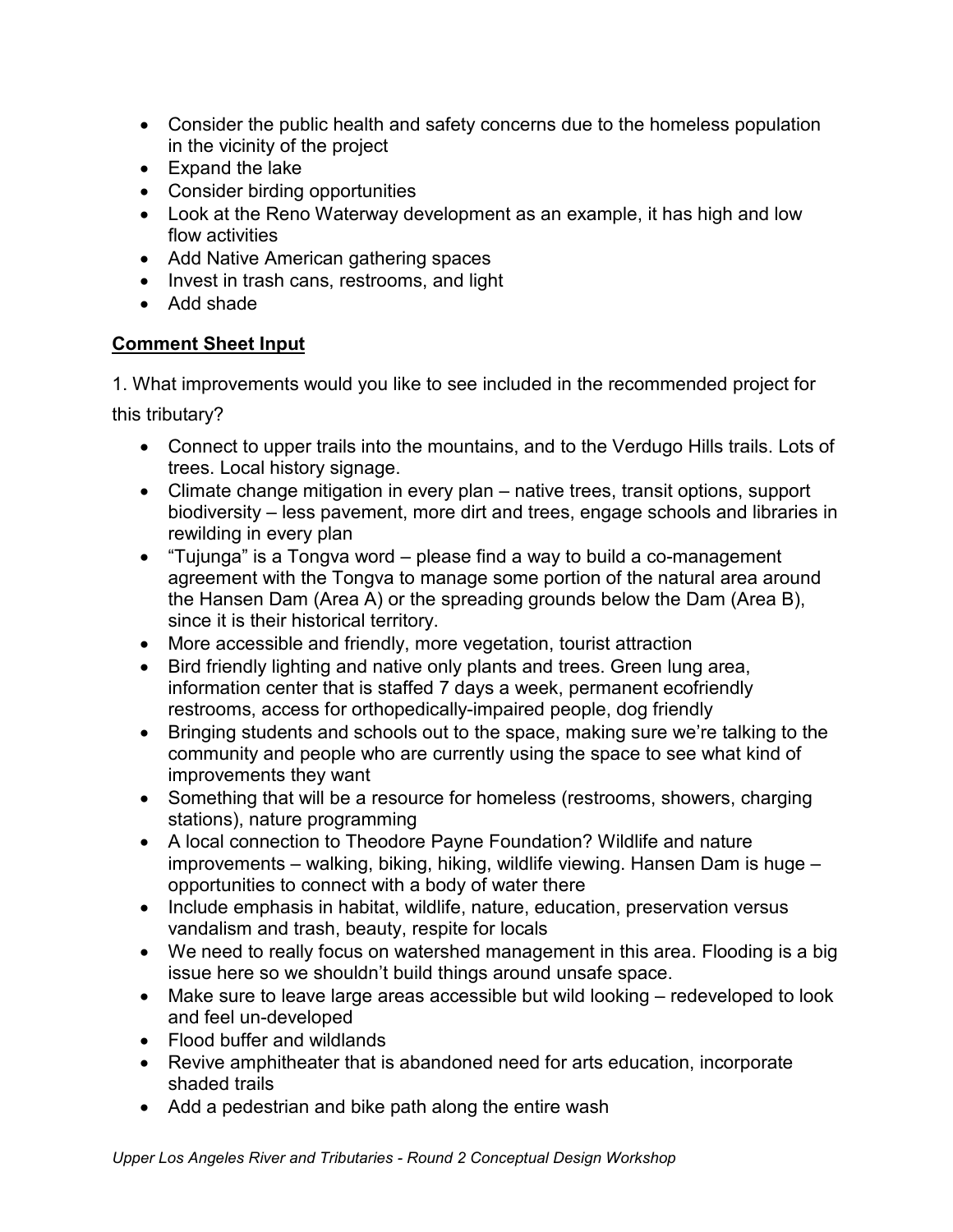- Cleaning/maintenance of the river
- 2. What do you think about the recommended project for this tributary?
	- I like this choice the area needs to be improved.
	- Focus on ground water infiltration Recharge the San Fernando Aquafer!
	- Great idea to turn Hansen Dam into a cultural center by restoring native plant habitat, including willow
	- Lots of potential, a lot of space
	- Very favorable
	- I like the idea of restoring the lake and I think that's a cool opportunity to restore habitat and provide educational opportunities.
	- Needs work, please develop a maintenance strategy. Homeless engagement and resources need to be worked in
	- Interested in Bird Island access
	- Overall good. Needs to connect more of the adjacent area equestrians north, golf course east, etc. Needs to plan for the dumps which will soon be full.
	- I think infrastructures should not be built right next to the river if we are trying to implement flood management
	- Lacks a fire control repository, expand the lake
	- This will provide health to people

### *Burbank-Western Channel*

### **Input from Exercise**

- Habitat
- Reforestation
- Infiltration basins
- Terraced streams
- Vegetated swales
- Bioretention
- Arboretum
- Open fields
- Playgrounds
- Riverfront seating
- Bike path
- Emergency phones
- Markets
- Viewing platforms
- Field trips
- Kiosks and restrooms
- Stepped seating
- Sculptural shade structures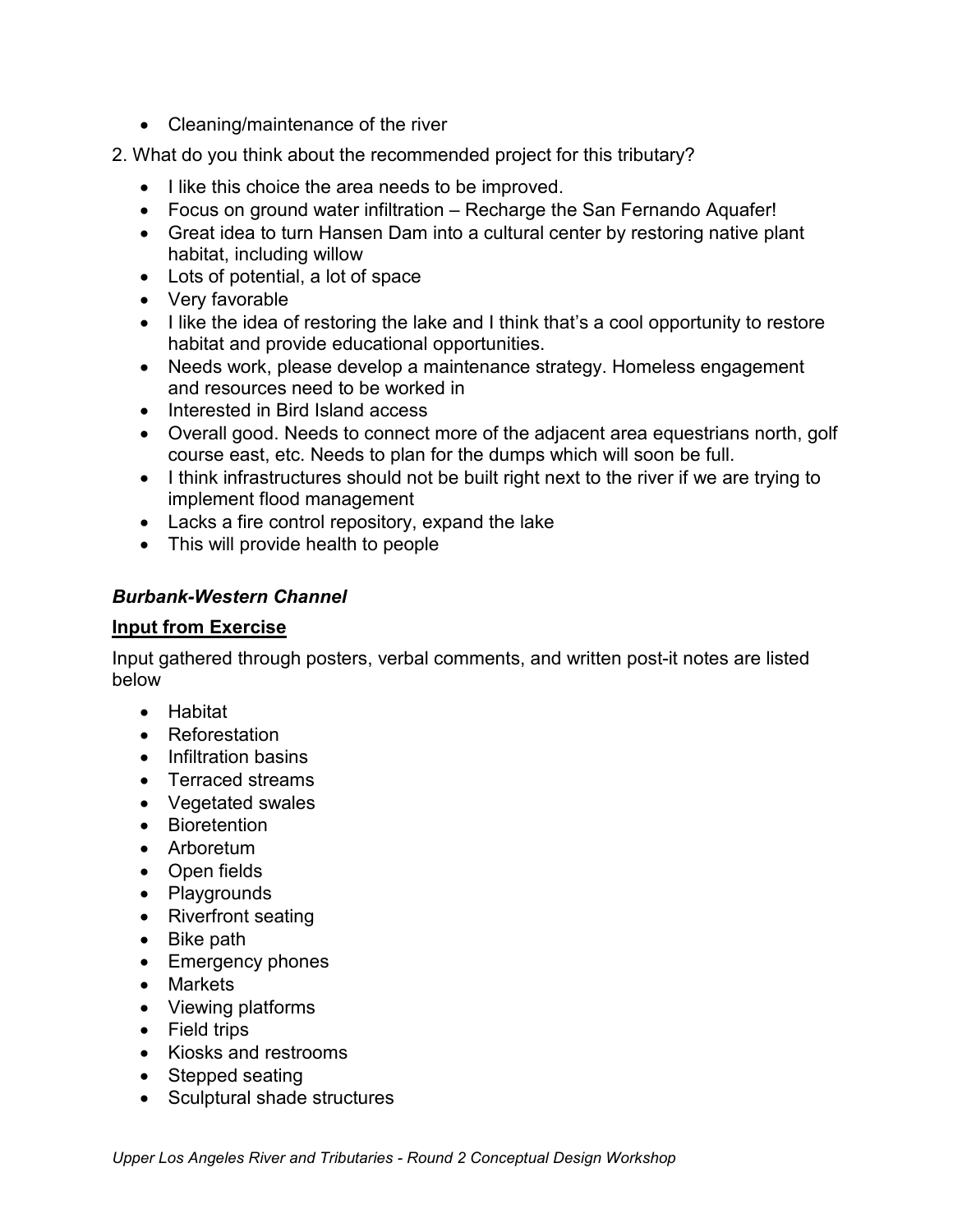- Outdoor movies
- Integrate trail access for cyclists and people for the entire length of the project
- Use this as a space for environmental education in school systems
- Remove pavement and rewild schoolyards and outdoor library space
- Increase tree canopy coverage with drought tolerant heat tolerant shade trees
- Plant native trees along the freeway, incorporate a green lung throughout the project
- Utilize green bridges for wildlife and people

1. What improvements would you like to see included in the recommended project for this tributary?

- Screening of freeway noise, visuals/relocate the recycling businesses, underground the utility poles
- Would love to see an emphasis on channel bikeways connect downtown Burbank/Metrolink with continuous walk/bikeways to Bette Davis Park!
- Climate change mitigation in every plan native trees, transit options, support biodiversity – less pavement, more dirt and trees, engage schools and libraries in rewilding in every plan
- Please develop a way where the Tongva could co-manage the native plants in the green lung native habitat and ground water recharge area, so they can return to their historic practices of caring for the land.
- Bird friendly lighting and native only plants and trees. Green lung area, information center that is staffed 7 days a week, permanent ecofriendly restrooms, access for orthopedically-impaired people, dog friendly
- Homeless services (showers, clean drinking water, and restrooms) hiking, biking, fishing trails, water infiltration.
- Connect to Metrolink and future public transportation in the Burbank/Glendale area.
- Arboretum trees air filtration shade, green space
- Greater connectivity with Glendale's areas and down to LA River bike paths, native plantings
- Planted in such a way to feel very lush and shady, truly verdant. Man-made structures discrete and hidden where possible.
- Bridges across to connect to and through the LA River, paths to connect communities for biking and walking
- Carbon sequestration, greenway, nature
- Shaded trails, waterway activities for kids, playgrounds
- Add a pedestrian and bike path along the entire channel, connect both sides of the freeway and railway with a large and safe bridge that is car free
- Cleaned channel, happy people

2. What do you think about the recommended project for this tributary?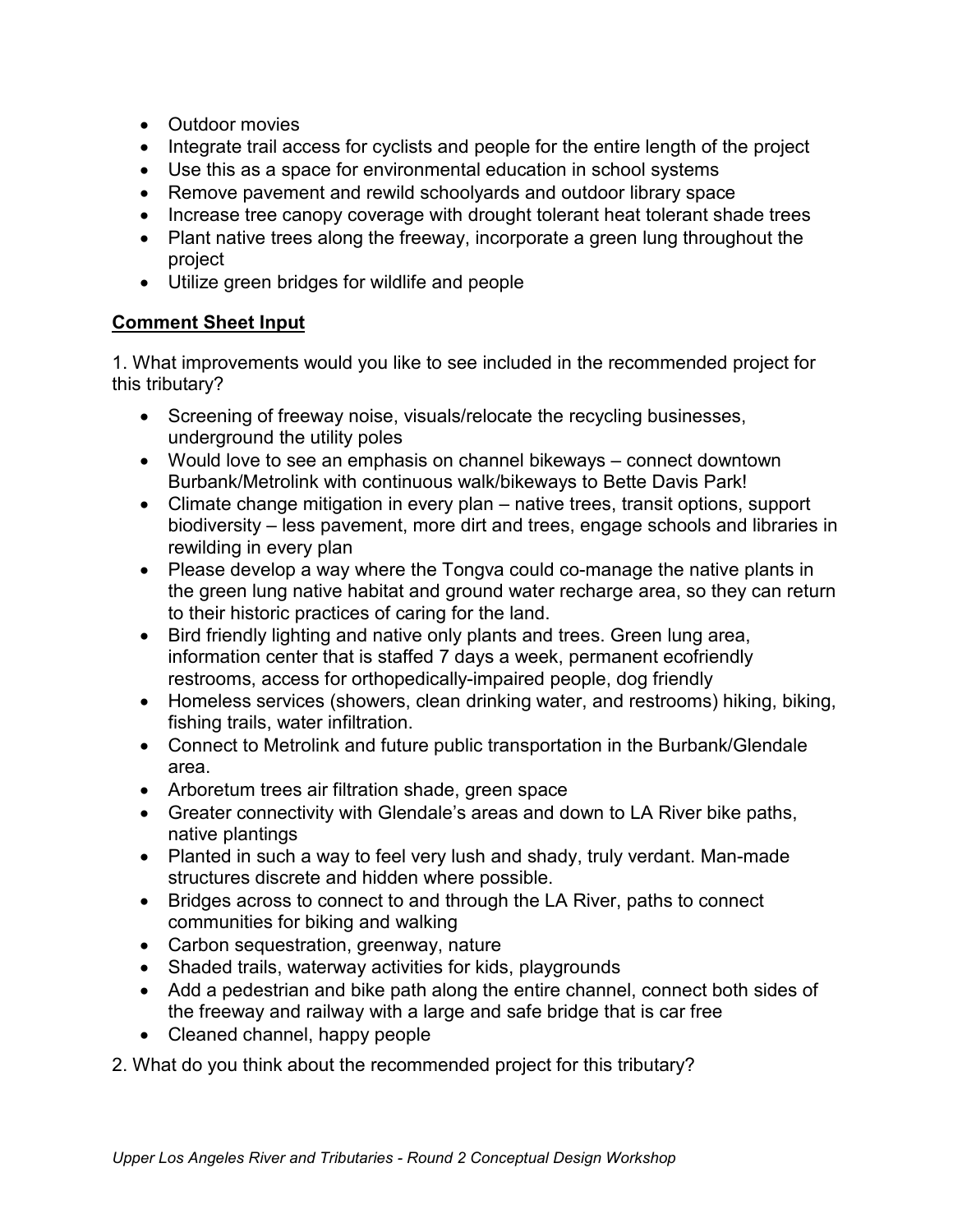- Great one connecting Metrolink and transit to bikeways/LA River needs to be well lit, safe, and maintained
- Great
- Very favorable
- I like the idea of a multipurpose project and incorporating the idea of the green lung
- Anti-displacement policy adopted for surrounding communities
- Connection to Chandler Bike Path, the green lung concept is cool
- I like the "lung" project because I feel like it would help with pollution and that area is extremely paved so more greenery would be awesome
- I see the need for it but don't feel too excited by this one, even though it is very close to my home and work
- Ok but if connectivity is there existing local (recreational) points and parks can be accessed by more people at less cost Bridges are cost effective and doable
- I believe we need to make this most polluted tributary into carbon sequestration area. It is vital with our rising carbon emissions
- I like it but I think there needs to be a focus on connecting both sides of the freeway and railway to the project. There is not a safe way to access today

### *Verdugo Wash*

### **Input from Exercise**

- Reforestation
- Vegetated swales
- Stepped seating
- Trails
- Crossing
- Interpretative Signage
- Nature walks
- Field trips
- Make nature-based design elements safe for wildlife and people
- Maintain "wild" features for animals
- Restore natural habitats
- Utilize retaining walls for protection against mudslides
- Incorporate lighting, fire road access, and helipads
- Integrate small spaces performances
- Streamline funding to maintain safety, emergency responsiveness, security, and clean up
- Consider hours of access
- Build sustainable amenities
- Integrate an "outdoor classroom"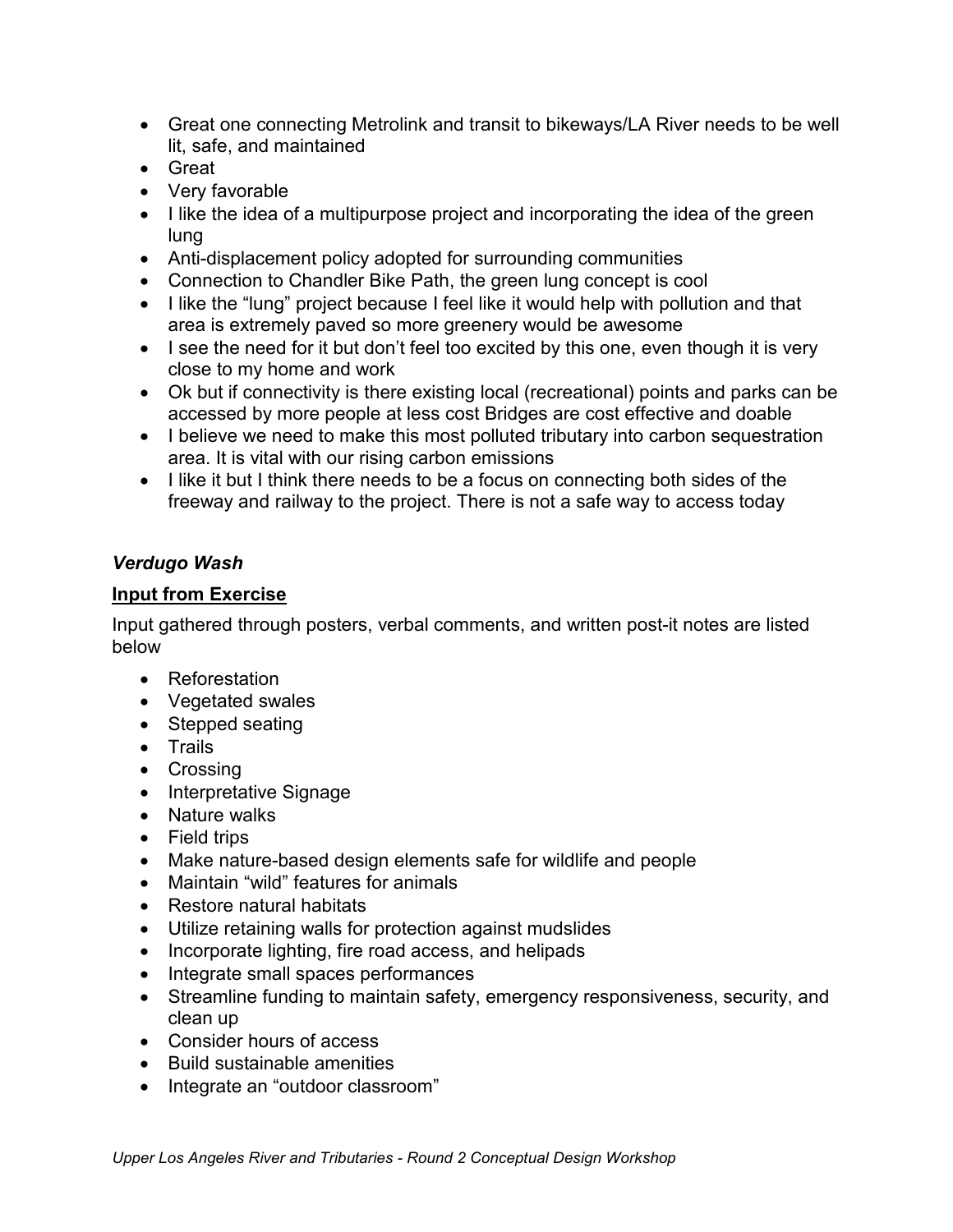1. What improvements would you like to see included in the recommended project for this tributary?

- Create clear hiking trails and wayfinding all the way across to Brand Park and Hansen Dam!
- There is a bikeway proposed for Verdugo Wash would be great if any changes could work with / not conflict with it
- Blanchard Canyon Channel under the VHGC Verdugo Hills Golf Course this is the most upper part of the Verdugo Wash / Perfect for cultural monuments for the Japanese detention, recreational (soccer field), equestrian trails, Between Verdugo and San Gabriel Mountains
- Climate change mitigation in every plan native trees, transit options, support biodiversity – less pavement, more dirt and trees, engage schools and libraries in rewilding in every plan
- Please develop a way for the Tongva to take on native plant and land comanagement of the San Rafael Hills and/or the Verdugo Wash area after the native habitat has been restored.
- Bird friendly lighting and native only plants and trees. Green lung area, information center that is staffed 7 days a week, permanent ecofriendly restrooms, access for orthopedically-impaired people, dog friendly
- Nature based, safe access, I like the idea of nature walks
- Wildlife protection plan. Hiking, birding trails. Community access. Restrooms, drinking H20 station wildlife viewing
- Connect the San Rafael Hills wildlife to the Verdugo Mountains. Make the whole area more friendly for pedestrians, nature trails
- Connectivity for safe passage for wildlife
- Bike path from Glendale Community College down the wash to the LA River and parks and new bridge! More places to safely and completely sit along […] control cement embankments – wood, terraces?
- What type of native-based solutions would be implemented?
- Housing is going vertical and dense
- Keep the wildlife corridors! Wildlife corridors separate from people crossways.
- […] Industrial areas to incorporate green spaces, shaded trails, connectors within walkways and bike paths
- Integrate bike and pedestrian access to the Verdugo Canyon Wash and LA River from Crescenta Valley
- Add a pedestrian and bike path along the entire wash, add safe access from both sides of the path and the freeway crossing
- Controlled pollution
- Turn the golf course into an actual recreation area (soccer, biking, equestrian, and other games) Not much benefit to Glendale residents in park poor […] Glendale
- San Rafael Eco Connection This is already existing natural areas, which are merely being tied together somehow. I don't see much benefit. Whereas the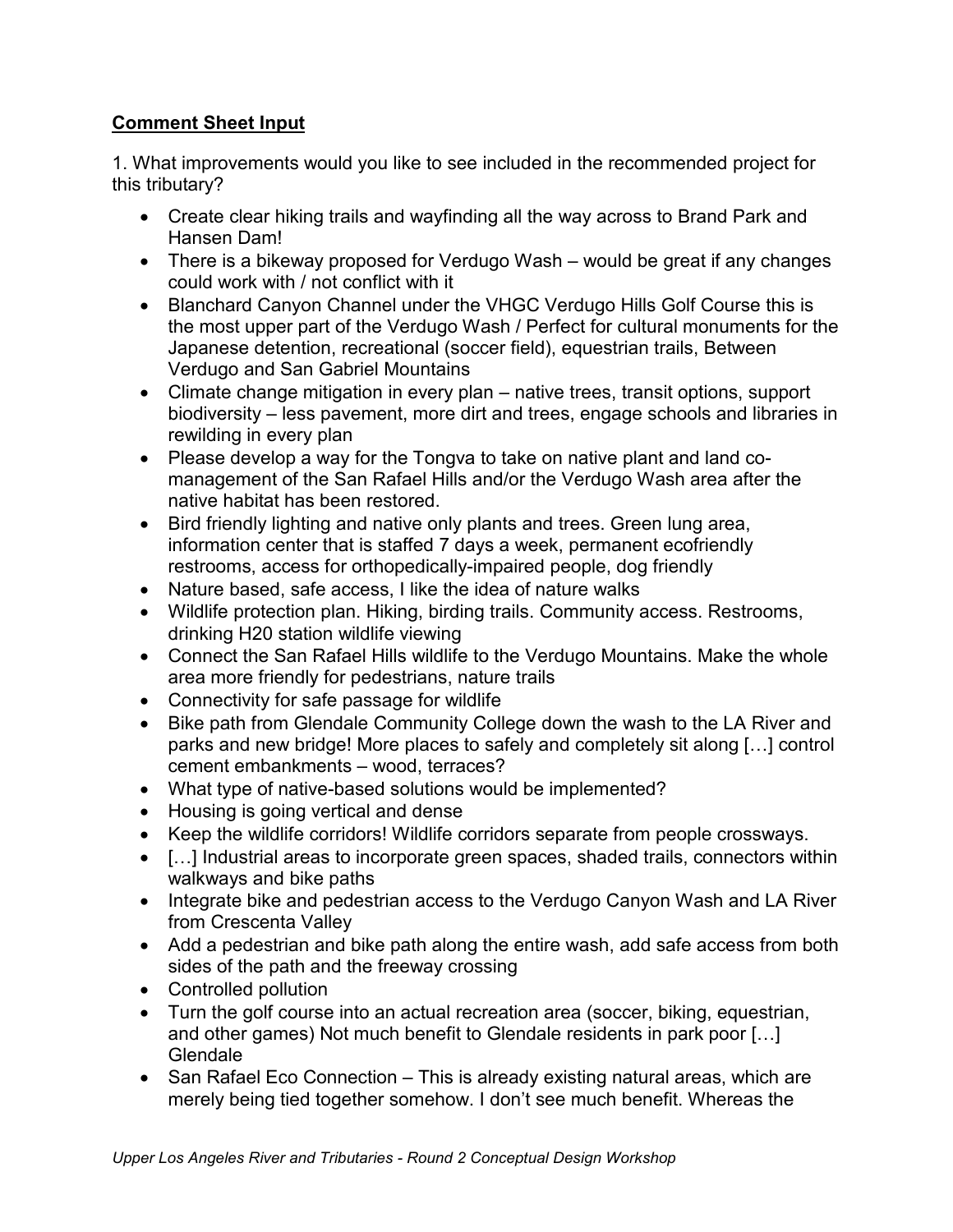Verdugo Wash Bike/Pedestrian Pathway would be a recreational and practical transportation […] connecting N. Glendale/La Crescenta with downtown Glendale, a much better choice.

- 2. What do you think about the recommended project for this tributary?
	- Not the best instead, a walking and biking trail from Glendale Community College to the LA River along the wash. This will serve more people in more ways. Include recycling centers at the River
	- Like the wildlife connector, but also like the confluence proposal (maybe more). Many of us fought hard to make Alternative […] (LA River Revitalization Program) a reality. Any work done at the […] will help the river […]
	- Good idea
	- I like the wildlife corridor and especially like the idea of a multifunctional corridor that could be used by the community as well, with lots of native plants and trees.
	- Awesome, please keep NIMBYs in mind. We must have community access. Work with the City of Glendale to address landfill
	- Feels a little far from LA area but maybe it is needed for local ecology
	- Keep it green focus on wildlife and not just human use
	- I love this proposal, lets connect wildlife
	- I like it but I am not sure how practical it is and if the golf course will go along with the plan. Wildlife should have a safe pathway between the hills
	- Much rather see one of the following: (1) bike path from GCC to the LA River OR (2) Huge park and affordable housing where Grayson Power Plant is now

# *Arroyo Seco*

# **Input from Exercise**

- Integrate more green areas with native plant species
- Incorporate onsite areas capable of treating water as opposed to additional runoff
- Improve habitat for wildlife at Ernest Debs Park
- Integrate "floodable" green paths with natural stormwater infiltration
- Asses opportunities to use State funds for improving road flooding
- Make the tributary inviting
- Create mini-park spaces for community gathering
- Naturalize and add additional greening to flood plain areas as opposed to infrastructure
- Use the public right-of-way for man-made aquifers for natural water filtration
- Make the bridge near Sycamore green
- Make the trails safe for walking
- Capitalize on transit connectivity opportunities
- Connect the path and edge of the Rose Bowl to the river
- Incorporate educational signs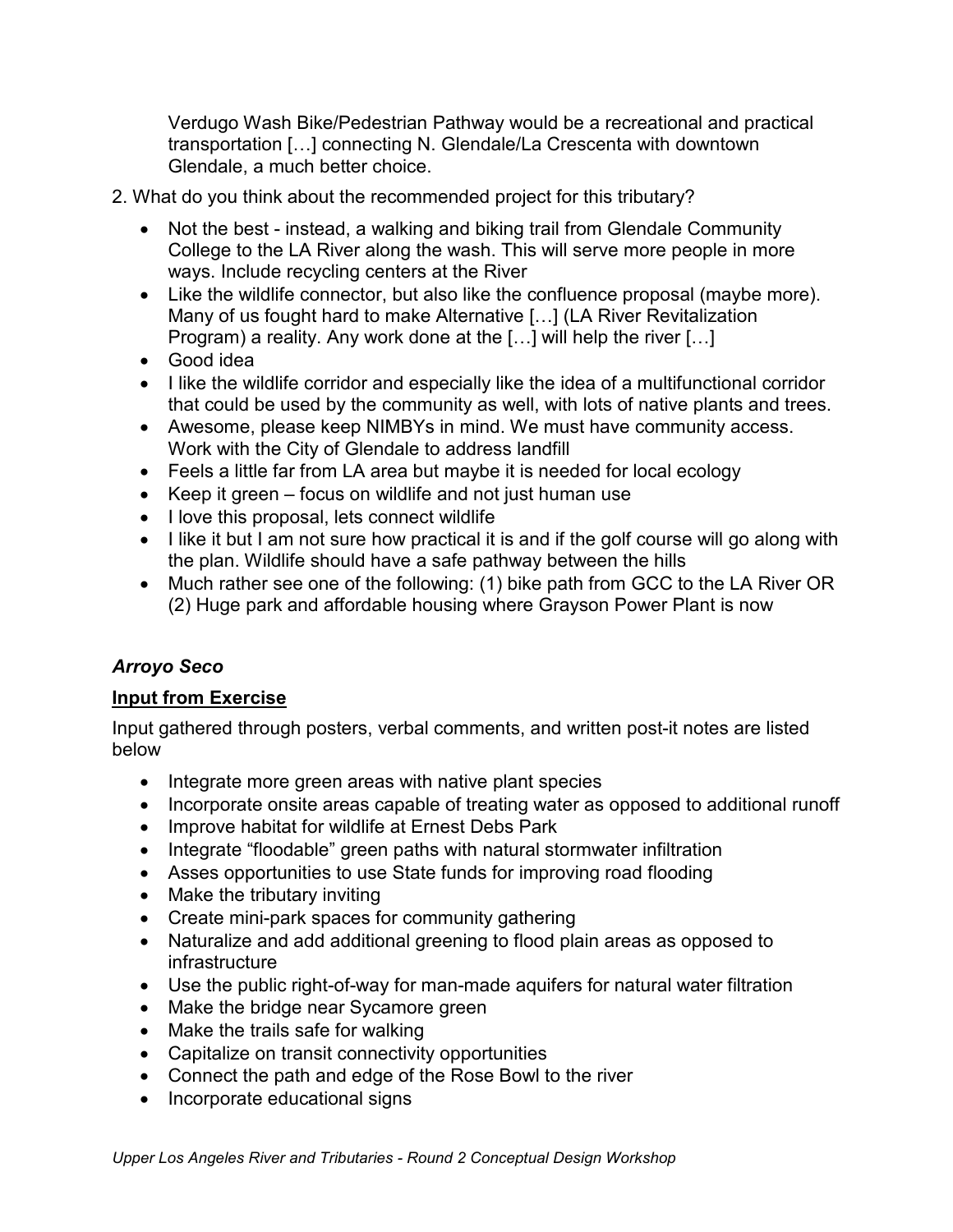- Include Franklin High School connectivity
- Consider the implications of homelessness on future projects
- No development near flood prone areas
- It is important to the city because it will be an attraction to the people and this will generate opportunities

1. What improvements would you like to see included in the recommended project for this tributary?

- Transit stop improvements big improvements to Heritage Square station. Protected bike lanes/Trailways throughout.
- Green the foot bridges that cross the freeway with native habitat include connectivity to open spaces such as Flat Top, Elephant Hill, Ascott Hills, Elysian Canyon
- Please find a way to develop a co management agreement for portions of the Hahamonga (Tongva term) and Flint Canyon or Lower Arroyo Seco area above and below the dam with the Tongva to return them to their native plant and land management historic practices.
- Connectivity between both sides of the bank. In particular the side of the borders between Cypress Park and Lincoln Heights.
- Bird friendly lighting and native only plants and trees. Green lung area, information center that is staffed 7 days a week, permanent ecofriendly restrooms, access for orthopedically-impaired people, dog friendly
- Accessible, natural running paths, community/school gardens, lots of open space for families to get together (parks that don't lose the natural habitat of the arroyo), bike paths so that areas are accessible between urban and park areas
- Community based, education-based improvements, working with the city to address homelessness along the Arroyo Seco – currently there isn't anywhere for them to go (Work with the Audubon Center)
- Connectivity to Ernest E. Debs Park. There are large parcels of land in this area and we need public transit to connect community access.
- I walk in this area a lot, there is a lot of green space intersected by the freeway and cement. Please make more pedestrian friendly to cross the freeway. More nature and less cement. Connections to nearby Montecito open space areas – trails?
- Wildlife connectivity from Ernest Debs Park to Sycamore Park, daylight the creek
- Stop highlighting my neighborhood
- Make more accessible but also wilder and very sylvan and natural. Rewild, develop to feel undeveloped
- Do not build infrastructure in flood prone areas we need more flood zone buffers
- Connect to LA River Trail, cornfields, LA River Park as well as proposed
- Integrate a pedestrian and bike path along the entire arroyo
- Plan for promoting tourism to the site/location

2. What do you think about the recommended project for this tributary?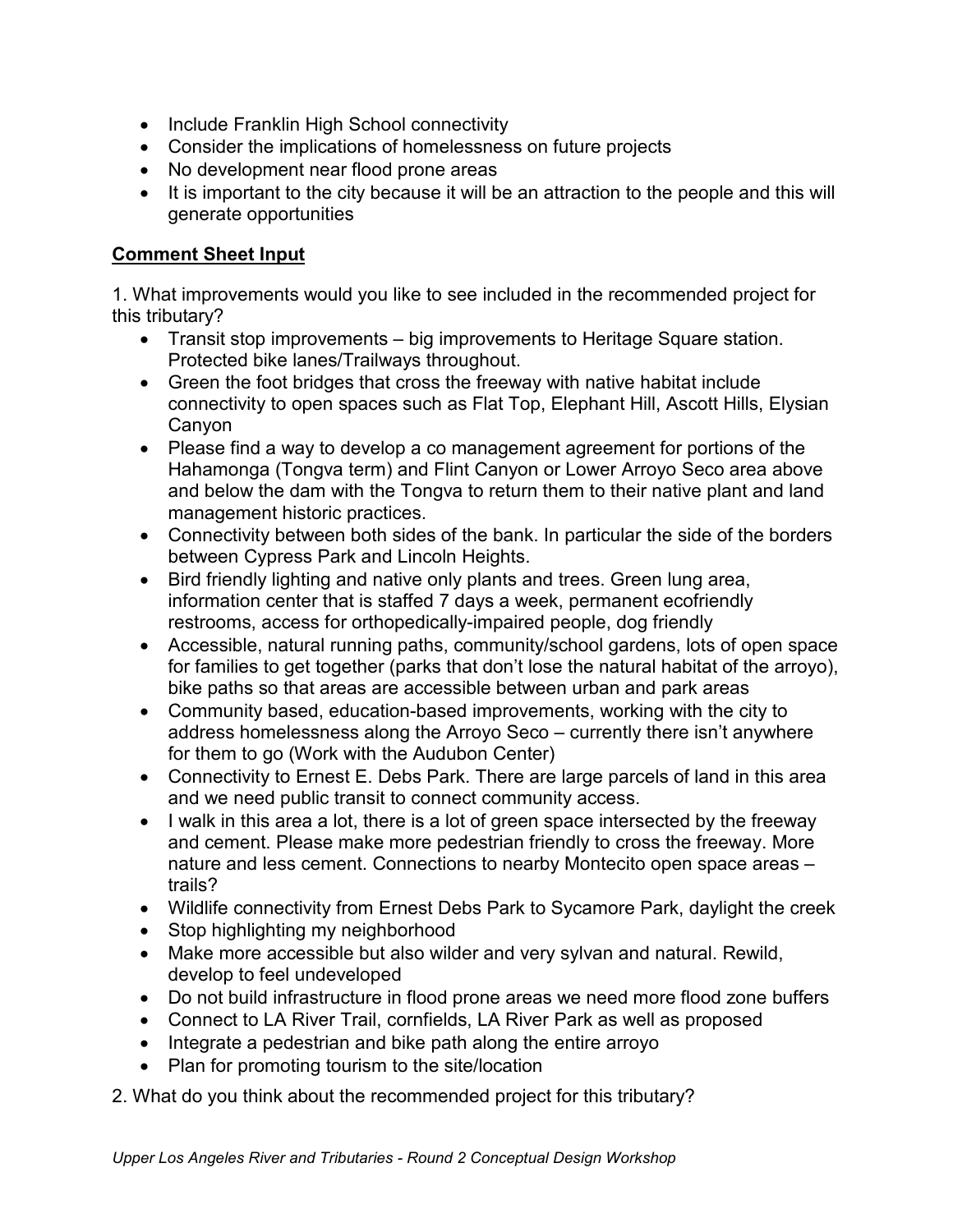- Great
- Include the Southwest Museum in cultural connectivity opportunity to connect to indigenous heritage in the area
- Great water capture Location
- I love it
- I like the area of choice, I think it's an important area to work on, I would just be extra careful regarding "greening" the area resulting in displacement given that the area is already facing a lot of gentrification.
- Homeless services. (showers, restrooms, safe parking), anti-displacement measures?
- Great area. Love the connection to Metro Gold Line and urban communities on all sides. I like Heritage Square recommendation.
- Long term connect path to San Pascual and ultimately to the Rose Bowl
- Great choice! This is such an historical part of LA and a spine in the City that deserves attention
- I am all for removing the concrete and reclaiming our river!
- Beach for recreation, hiking trails, wildlife conservation. Native plants, helping butterflies and bees.
- It is an example to the world